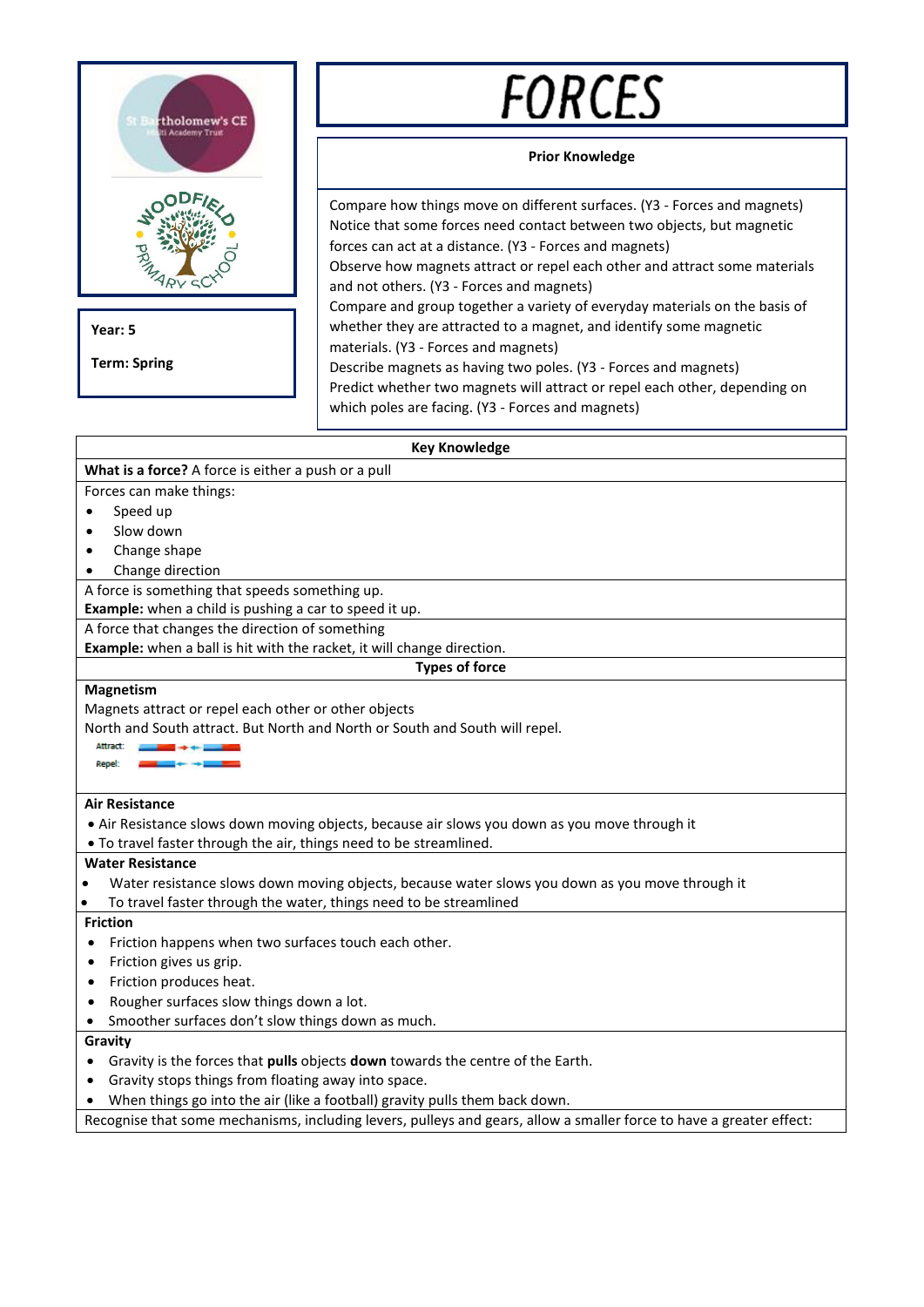

#### **Key Vocabulary**

Prior vocabulary – Movement, surfaces, force, contact, objects, magnetic forces, attract, strength, properties, predict, compare, contrast, opposite, non-magnetic, poles, repel, energy, metal, material, friction, rough, smooth, north, south, sliding friction, static friction, resist, air resistance, water resistance

Working scientifically vocabulary – prediction, measurement, enquiry, dependent variable, independent variable, fair test, similar, theory, hypothesis, line graph, relationship, outlier

| Gravity                     | The force that pulls something towards the centre of the earth.                         |
|-----------------------------|-----------------------------------------------------------------------------------------|
| Grip                        | To have a good connection with a surface                                                |
| <b>Streamlined</b>          | A shape that presents less resistance.                                                  |
| <b>Mechanism</b>            | The working or moving part of a machine that causes a result.                           |
| <b>Pulley</b>               | A simple machine that makes lifting something easier.                                   |
| Gears                       | A part of a machine that causes another part to move because of teeth which connect the |
|                             | two moving parts                                                                        |
| <b>Levers</b>               | A handle used to control or set the position of a part in the machine                   |
| <b>Acceleration</b>         | The process of moving more quickly or increasing speed.                                 |
| <b>Upthrust</b>             | A movement in an upward direction                                                       |
| <b>Diagrams and Symbols</b> |                                                                                         |

# **Diagrams of forces in action**

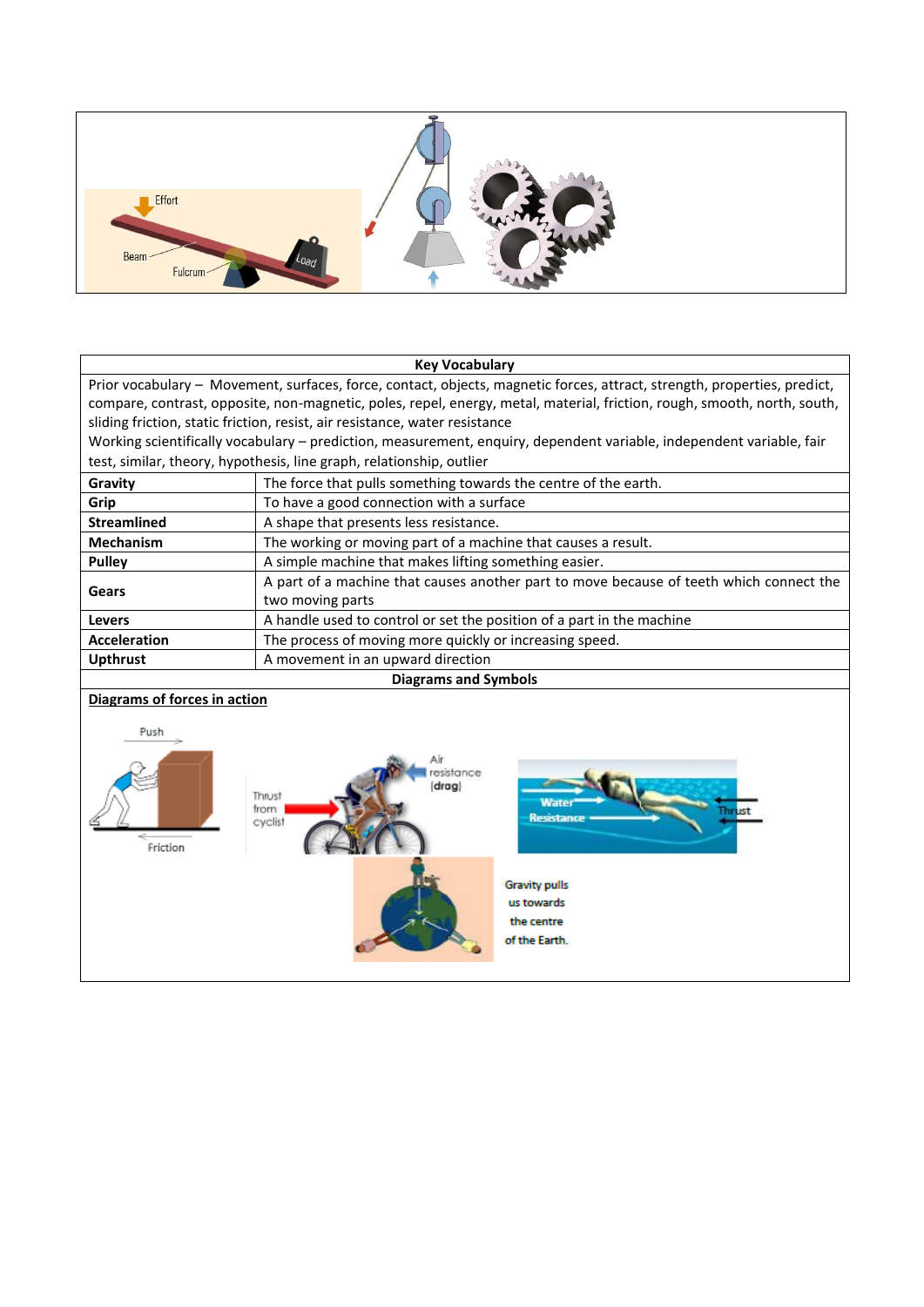#### **Key skills**

- Explain that unsupported objects fall towards the Earth because of the force of gravity acting between the Earth and the falling object.
- Identify the effects of air resistance, water resistance and friction that act between moving surfaces.
- Recognise that some mechanisms, including levers, pulleys and gears, allow a smaller force to have a greater effect.

# **Future Learning**

Forces as pushes or pulls, arising from the interaction between two objects. (KS3) Using force arrows in diagrams, adding forces in one dimension, balanced and unbalanced forces. (KS3) Moment as the turning effect of a force. (KS3)

Forces: associated with deforming objects; stretching and squashing – springs; with rubbing and friction between surfaces, with pushing things out of the way; resistance to motion of air and water. (KS3)

Forces measured in Newtons, measurements of stretch or compression as force is changed. (KS3)

## **Key Outcomes**

**1. Who were Sir Isaac Newton and Galileo Galilei and what did they do for science?** *Children will research Galilei and Newton, present their findings on their discoveries, and work on the theory of gravitation.* 

# **2. How does the surface area of a parachute affect its speed?**

*Children will explore gravity and air resistance through planning and conducting a fair scientific enquiry, controlling variables, into air resistance e.g. the impact the size of a parachute has on the speed at which it falls. e.g. plot a scatter graph of speed/size of parachute)*

# **3. Can I investigate the effects of water resistance and friction?**

*Children will investigate the effects of water resistance in a range of contexts e.g. dropping shapes through water and pulling shapes, such as boats, along the surface of water and explain the results of their investigations in terms of the force. They will show a good understanding that as the object tries to move through the water, the particles in the water slow it down.*

# **4. Can I investigate friction?**

*Children will investigate the effect of friction in a range of contexts e.g. trainers, bathmats, mats for a helter-skelter and then investigate friction ramps with different surface materials measuring the height of the movement of the toy sliding down it. Children with produce graphs to show their results.*

## **5. How can I move an object more easily?**

*Children will explore the effects of levers, pulleys and simple machines on movement e.g. make a series of gears to connect together to make a transmission or a pulley system. They will demonstrate clearly the effects of using levers, pulleys and gears (DT links).*

# **6. Can I use my knowledge to support or refute ideas about forces?**

*Children will use their knowledge from their investigations to explain how they support or refute the theories posed by Galilei and Sir Isaac Newton and statements provided about other real life scenarios involving friction, air and water resistance.*

# **Deepening and broadening the knowledge and understanding for GDS learners:**

- knows that most forces usually occur in pairs
- knows that all objects 'pull' other things to themselves but heavier objects have a bigger 'pull'
- knows that falling objects increase their speed as they fall because their weight (the force of gravity) pulls them to Earth
- explains that gravity acts upon mass and gives objects weight
- knows that all objects free fall at the same rate of acceleration regardless of their mass
- explains why supported objects do not fall to the ground and refers to balanced forces
- compares and contrasts gravity on different planets
- knows that whilst there is no air in space there is gravity (keeping the planets in orbit)
- talks about objects as having a 'centre of gravity' and can demonstrate this by balancing, *e.g. a ruler on their finger*